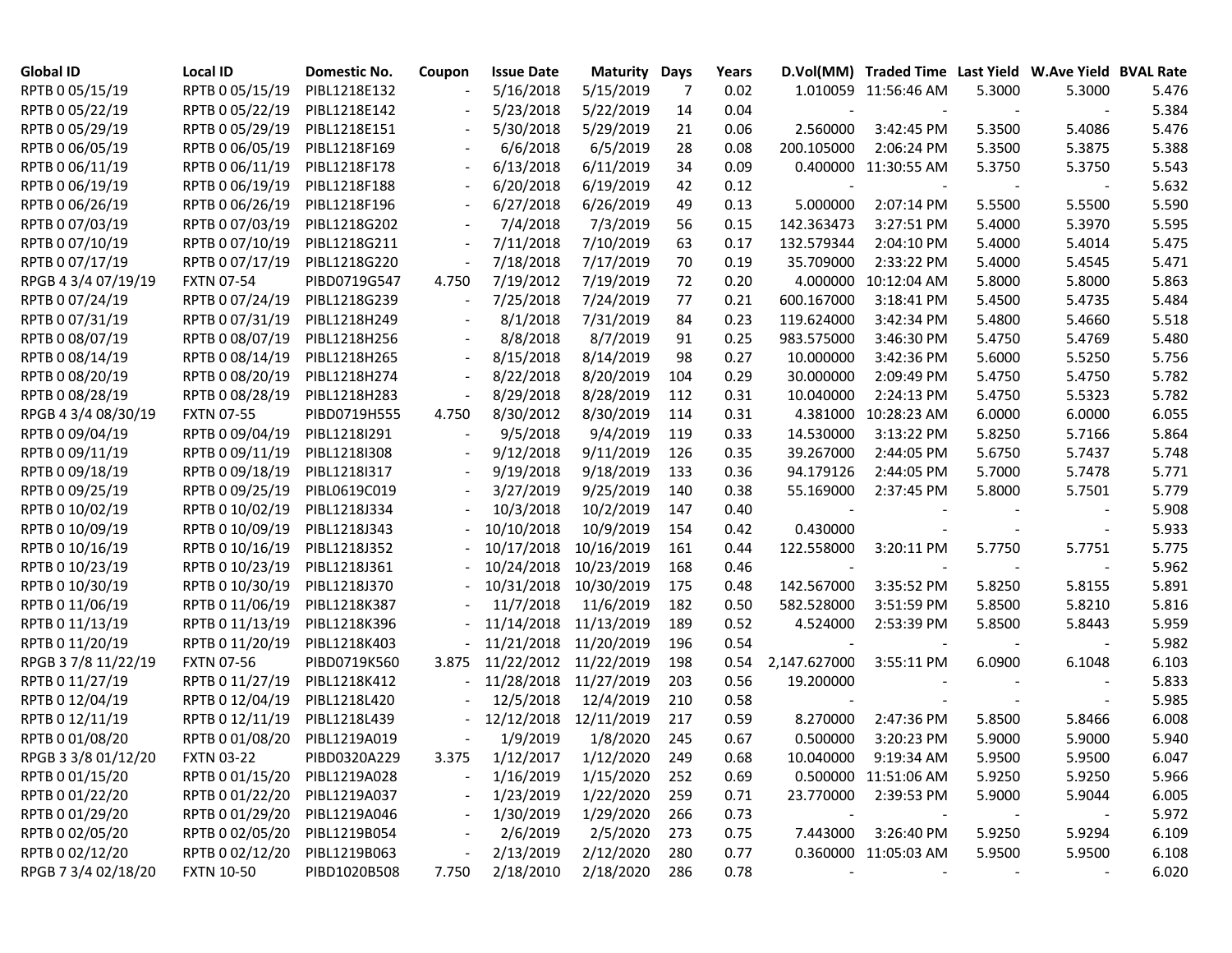| <b>Global ID</b>     | <b>Local ID</b>   | Domestic No. | Coupon                   | <b>Issue Date</b> | <b>Maturity</b> | Days | Years |                          | D.Vol(MM) Traded Time Last Yield W.Ave Yield BVAL Rate |        |        |       |
|----------------------|-------------------|--------------|--------------------------|-------------------|-----------------|------|-------|--------------------------|--------------------------------------------------------|--------|--------|-------|
| RPTB 0 02/19/20      | RPTB 0 02/19/20   | PIBL1219B072 |                          | 2/20/2019         | 2/19/2020       | 287  | 0.79  |                          |                                                        |        |        | 6.037 |
| RPTB 0 03/11/20      | RPTB 0 03/11/20   | PIBL1219C106 |                          | 3/13/2019         | 3/11/2020       | 308  | 0.84  |                          | 9.300000 10:48:07 AM                                   | 5.9250 | 5.9250 | 6.134 |
| RPTB 0 03/18/20      | RPTB 0 03/18/20   | PIBL1219C115 |                          | 3/20/2019         | 3/18/2020       | 315  | 0.86  | 3.500000                 | 2:33:47 PM                                             | 5.9300 | 5.9271 | 6.069 |
| RPTB 0 03/25/20      | RPTB 0 03/25/20   | PIBL1219C124 | $\overline{\phantom{a}}$ | 3/27/2019         | 3/25/2020       | 322  | 0.88  |                          |                                                        |        |        | 6.010 |
| RPTB 0 04/01/20      | RPTB 0 04/01/20   | PIBL1219D132 | $\overline{\phantom{a}}$ | 4/3/2019          | 4/1/2020        | 329  | 0.90  |                          | 4.000000 11:54:16 AM                                   | 5.9350 | 5.9425 | 6.122 |
| RPTB 0 04/08/20      | RPTB 0 04/08/20   | PIBL1219D141 | $\overline{\phantom{a}}$ | 4/10/2019         | 4/8/2020        | 336  | 0.92  |                          |                                                        |        |        | 6.025 |
| RPGB 4 1/4 04/11/20  | RTB 03-08         | PIID0320D087 | 4.250                    | 4/11/2017         | 4/11/2020       | 339  | 0.93  | 414.800000               | 2:51:47 PM                                             | 5.9750 | 5.9572 | 5.974 |
| RPTB 0 04/29/20      | RPTB 0 04/29/20   | PIBL1219D178 |                          | 4/30/2019         | 4/29/2020       | 357  | 0.98  | 407.746000               | 3:49:31 PM                                             | 5.9700 | 5.9707 | 5.955 |
| RPTB 0 05/06/20      | RPTB 0 05/06/20   | PIBL1219E186 |                          | 5/8/2019          | 5/6/2020        | 364  | 1.00  | 131.433000               | 3:36:37 PM                                             | 5.9750 | 5.9669 | 5.985 |
| RPGB 7 1/4 08/19/20  | RTB 10-01         | PIID1020H015 | 7.250                    | 8/19/2010         | 8/19/2020       | 469  | 1.28  |                          |                                                        |        |        | 5.912 |
| RPGB 3 3/8 08/20/20  | <b>FXTN 05-73</b> | PIBD0520H735 | 3.375                    | 8/20/2015         | 8/20/2020       | 470  | 1.29  | 5.200000                 | 3:33:19 PM                                             | 5.9600 | 5.9385 | 6.000 |
| RPGB 6 1/8 09/16/20  | <b>FXTN 10-51</b> | PIBD1020I510 | 6.125                    | 9/16/2010         | 9/16/2020       | 497  | 1.36  |                          |                                                        |        |        | 5.974 |
| RPGB 5 7/8 12/16/20  | <b>FXTN 10-52</b> | PIBD1020L525 | 5.875                    | 12/16/2010        | 12/16/2020      | 588  | 1.61  |                          |                                                        |        |        | 5.778 |
| RPGB 4 1/4 01/25/21  | <b>FXTN 03-23</b> | PIBD0321A236 | 4.250                    | 1/25/2018         | 1/25/2021       | 628  | 1.72  |                          | 107.500000 10:49:22 AM                                 | 5.9000 | 5.9070 | 5.914 |
| RPGB 7 3/8 03/03/21  | RTB 10-02         | PIID1021C027 | 7.375                    | 3/3/2011          | 3/3/2021        | 665  | 1.82  | 0.410000                 | 2:32:43 PM                                             | 5.9250 | 5.9250 | 5.862 |
| RPGB 3 1/2 03/20/21  | <b>FXTN 07-57</b> | PIBD0721C574 | 3.500                    | 3/20/2014         | 3/20/2021       | 682  | 1.87  | 310.095000               | 3:26:00 PM                                             | 5.7750 | 5.8183 | 5.787 |
| RPGB 6 1/2 04/28/21  | <b>FXTN 10-53</b> | PIBD1021D531 | 6.500                    | 4/28/2011         | 4/28/2021       | 721  | 1.97  | 8.000000                 | 2:13:40 PM                                             | 5.8000 | 5.8000 | 5.887 |
| RPGB 4 7/8 06/13/21  | RTB 03-09         | PIID0321F092 | 4.875                    | 6/13/2018         | 6/13/2021       | 767  | 2.10  | 654.531774               | 3:54:09 PM                                             | 5.8250 | 5.7932 | 5.795 |
| RPGB 5 3/4 10/20/21  | RTB 10-03         | PIID1021J039 | 5.750                    | 10/20/2011        | 10/20/2021      | 896  | 2.45  | $\overline{\phantom{a}}$ | $\overline{\phantom{a}}$                               |        |        | 5.967 |
| RPGB 5 3/4 11/24/21  | <b>FXTN 10-55</b> | PIBD1021K551 | 5.750                    | 11/24/2011        | 11/24/2021      | 931  | 2.55  | 15.000000                | 3:15:31 PM                                             | 5.8500 | 5.8500 | 5.789 |
| RPGB 63/8 01/19/22   | <b>FXTN 10-54</b> | PIBD1022G545 | 6.375                    | 7/19/2011         | 1/19/2022       | 987  | 2.70  | 8.080000                 | 3:53:46 PM                                             | 5.8000 | 5.8361 | 5.850 |
| RPGB 4 01/26/22      | <b>FXTN 05-74</b> | PIBD0522A747 | 4.000                    | 1/26/2017         | 1/26/2022       | 994  | 2.72  | 172.000000               | 3:46:57 PM                                             | 5.7000 | 5.7026 | 5.705 |
| RPGB 15 03/14/22     | <b>FXTN 20-02</b> | PIBD2022C021 | 15.000                   | 3/14/2002         | 3/14/2022 1041  |      | 2.85  |                          |                                                        |        |        | 5.670 |
| RPGB 4 7/8 08/02/22  | <b>FXTN 10-56</b> | PIBD1022H562 | 4.875                    | 8/2/2012          | 8/2/2022 1182   |      | 3.24  |                          |                                                        |        |        | 5.947 |
| RPGB 4 3/4 09/13/22  | <b>FXTN 10-57</b> | PIBD1022I570 | 4.750                    | 9/13/2012         | 9/13/2022 1224  |      | 3.35  |                          |                                                        |        |        | 5.866 |
| RPGB 12 3/4 10/17/22 | <b>FXTN 20-03</b> | PIBD2022J033 | 12.750                   | 10/17/2002        | 10/17/2022 1258 |      | 3.44  |                          |                                                        |        |        | 5.784 |
| RPGB 4 5/8 12/04/22  | RTB 05-11         | PIID0522L114 | 4.625                    | 12/4/2017         | 12/4/2022 1306  |      | 3.58  | 72.600000                | 3:52:52 PM                                             | 5.8000 | 5.7660 | 5.711 |
| RPGB 4 12/06/22      | <b>FXTN 10-58</b> | PIBD1022L585 | 4.000                    | 12/6/2012         | 12/6/2022 1308  |      | 3.58  |                          | 0.840000 10:32:44 AM                                   | 5.8250 | 5.8250 | 5.845 |
| RPGB 13 02/20/23     | <b>FXTN 20-04</b> | PIBD2023B048 | 13.000                   | 2/20/2003         | 2/20/2023 1384  |      | 3.79  |                          |                                                        |        |        | 5.864 |
| RPGB 5 1/2 03/08/23  | <b>FXTN 05-75</b> | PIBD0523C752 | 5.500                    | 3/8/2018          | 3/8/2023 1400   |      | 3.83  | 230.700000               | 3:57:11 PM                                             | 5.6250 | 5.6255 | 5.660 |
| RPGB 3 1/2 04/21/23  | <b>FXTN 07-58</b> | PIBD0723D588 | 3.500                    | 4/21/2016         | 4/21/2023 1444  |      | 3.95  |                          |                                                        |        |        | 5.566 |
| RPGB 11 7/8 05/29/23 | <b>FXTN 20-05</b> | PIBD2023E054 | 11.875                   | 5/29/2003         | 5/29/2023 1482  |      | 4.06  |                          |                                                        |        |        | 5.883 |
| RPGB 3 1/4 08/15/23  | RTB 10-04         | PIID1023H046 | 3.250                    | 8/15/2013         | 8/15/2023 1560  |      | 4.27  | 17.260000                | 3:42:57 PM                                             | 5.7500 | 5.9745 | 5.712 |
| RPGB 11 3/8 10/23/23 | <b>FXTN 20-06</b> | PIBD2023J068 | 11.375                   | 10/23/2003        | 10/23/2023 1629 |      | 4.46  |                          |                                                        |        |        | 5.750 |
| RPGB 6 1/4 03/12/24  | RTB 05-12         | PIID0524C129 | 6.250                    | 3/12/2019         | 3/12/2024 1770  |      | 4.85  | 4,799.000000             | 3:55:30 PM                                             | 5.6800 | 5.6922 | 5.685 |
| RPGB 4 1/2 04/20/24  | <b>FXTN 07-59</b> | PIBD0724D595 | 4.500                    | 4/20/2017         | 4/20/2024 1809  |      | 4.95  | 20.000000                | 2:12:23 PM                                             | 5.7500 | 5.7500 | 5.857 |
| RPGB 12 3/8 06/03/24 | <b>FXTN 20-07</b> | PIBD2024F075 | 12.375                   | 6/3/2004          | 6/3/2024 1853   |      | 5.07  |                          |                                                        |        |        | 5.666 |
| RPGB 12 7/8 08/05/24 | <b>FXTN 20-08</b> | PIBD2024H086 | 12.875                   | 8/5/2004          | 8/5/2024 1916   |      | 5.25  |                          |                                                        |        |        | 5.749 |
| RPGB 4 1/8 08/20/24  | <b>FXTN 10-59</b> | PIBD1024H595 | 4.125                    | 8/20/2014         | 8/20/2024 1931  |      | 5.29  | 2.500000                 | 2:38:51 PM                                             | 5.8300 | 5.8300 | 5.710 |
| RPGB 13 3/4 11/11/24 | <b>FXTN 20-09</b> | PIBD2024K091 | 13.750                   | 11/11/2004        | 11/11/2024 2014 |      | 5.51  |                          |                                                        |        |        | 5.746 |
| RPGB 5 3/4 04/12/25  | <b>FXTN 07-61</b> | PIBD0725D618 | 5.750                    | 4/12/2018         | 4/12/2025 2166  |      | 5.93  | 430.000000               | 3:44:34 PM                                             | 5.7325 | 5.7362 | 5.738 |
| RPGB 12 1/8 04/14/25 | <b>FXTN 20-10</b> | PIBD2025D103 | 12.125                   | 4/14/2005         | 4/14/2025 2168  |      | 5.94  |                          |                                                        |        |        | 5.720 |